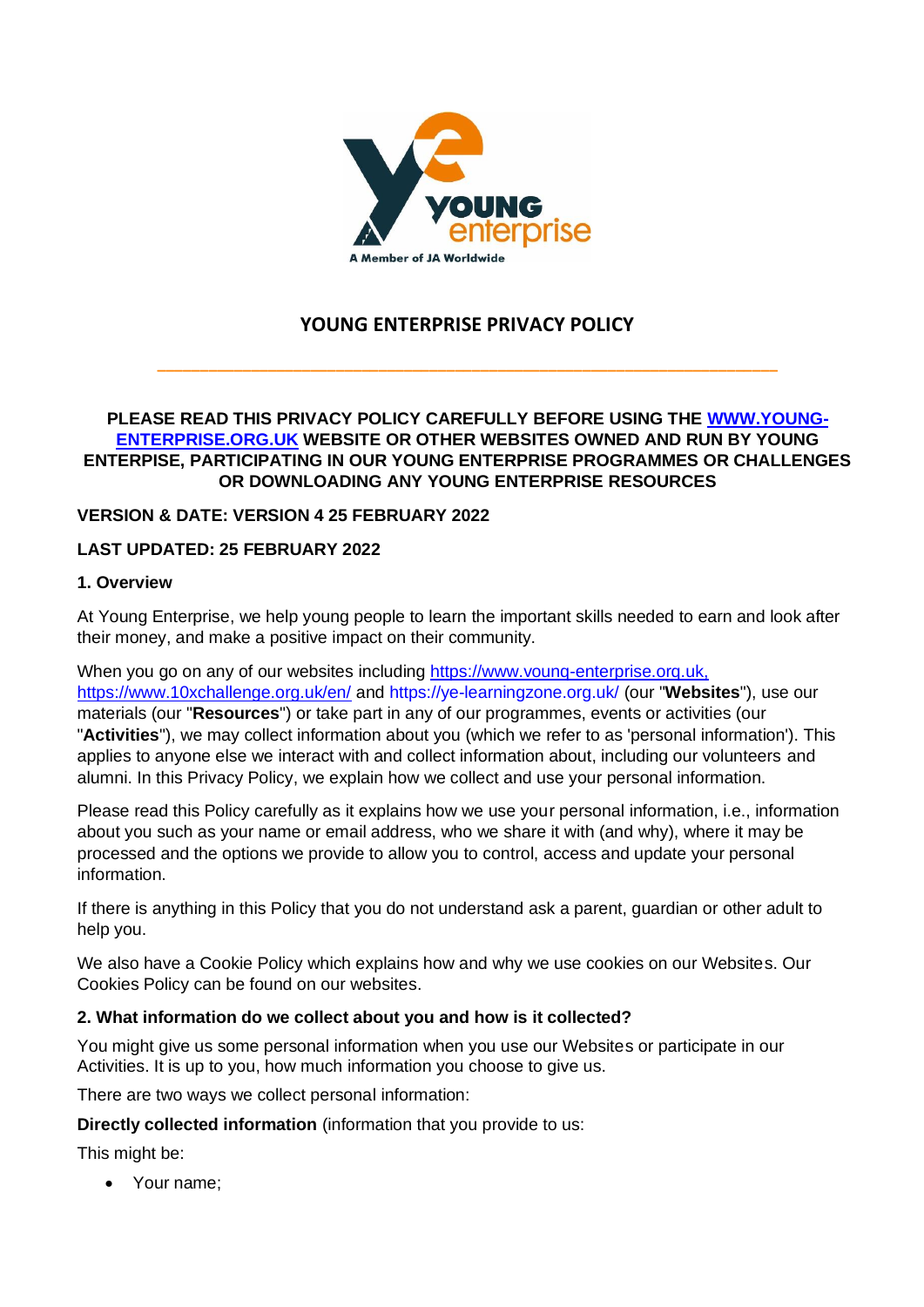- Your email address:
- Your telephone number;
- The name of your school or college:
- Your address; or
- Which YE programme you did and when.

You might give us some personal information when you:

- Sign up to take part in our Activities;
- Sign up to our YE Alumni network or become a volunteer;
- Make a donation to YE;
- Ask to receive our newsletter;
- Use our websites:
- Enter into any of our competitions, promotions or surveys; or
- Contact us (for example by telephone or email).

It is up to you how much information you give to us. However, if you choose not to provide some information, it may mean that you cannot enjoy all or some parts of our Websites. It also might affect your involvement in our Activities.

## **Information we automatically collect:**

When you visit our Websites, we may automatically collect technical information about your computer, tablet or phone, information about what you have looked at or search for on our Websites as well as information about how you have used our Websites. We might also automatically collect information about which country or city you're in (if your device settings allow this).

Some of this information might be collected using technology called "cookies" or other similar tracking technology. You can learn more about this in our Cookie Policy and in this Privacy Policy at section 10.

### **Information from others:**

We also collect some information from other public sources and organisations. For example, we might look at LinkedIn to see if certain people or organisations might be interested in getting involved with YE.

## **3. How do we use this personal information?**

We use the personal information we collect from you, and hold about you, for the following reasons:

- To deliver the products and services you have asked for. This includes giving you access to our Websites and our Resources; allowing you to take part in our Activities, or sending you the news and updates you have requested;
- To tell you more about our Activities and Resources besides any changes or updates to them;
- To promote Young Enterprise and our Activities and any of our other products, programmes or events we think you will like. We will only do this if you have given us permission or if we are allowed to do so by law;
- To answer your questions about our Activities and our Websites;
- To improve our Activities and products such as how our Websites look, how well they works across different devices and the information you see;
- To deal with your questions, complaints and feedback;
- To carry out surveys and get your feedback in other ways;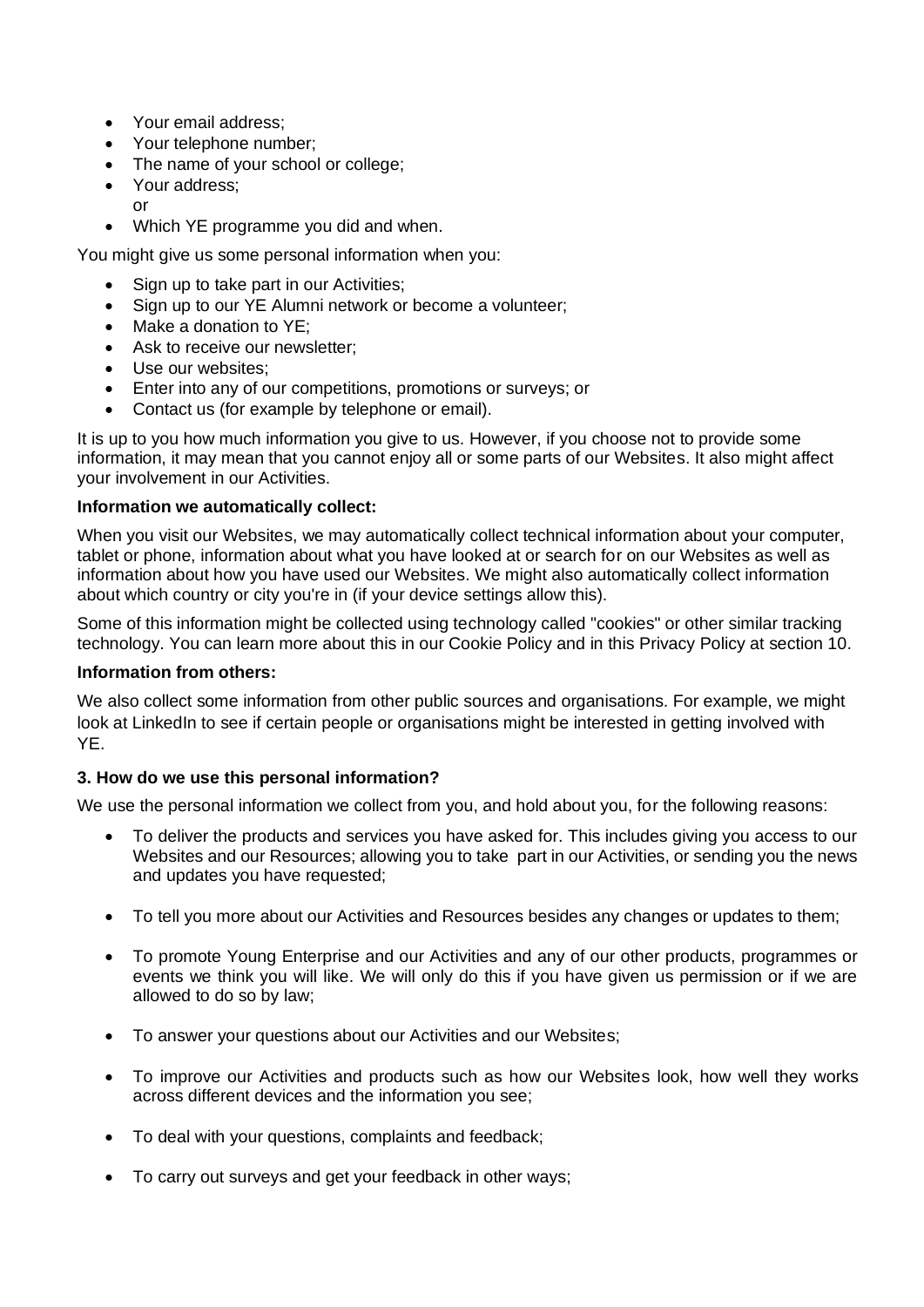- If you take part in our Activities that are paid for by another organisation, we will give those organisations updates and information;
- To work with you, for example if you are a volunteer;
- If you make a donation to YE;
- To stop illegal activity;
- To follow the rules and regulations that apply to us, including keeping you safe; and
- To report incidents to our insurers if necessary.

#### **Anonymised data:**

We might also take the personal information we have about you and make it anonymous. The personal information of lots of people can be combined and the identity of the user removed, so that they cannot be identified.

We might use this anonymised information for the following reasons:

- To help us understand and report back on who is participating in our Activities;
- To help us understand who is using our Websites as well as *when* they are using it and *how;* or
- To improve and protect our Websites and Activities, for example:
	- o Presenting information to our leadership team about who takes part in our Activities and who uses our Resources;
	- o To promote our Websites and our Activities (but we will not pass on your information to other companies so they can promote their products and services to you, unless you have said that we can);
	- o To try to get government support and funding from other bodies; and
	- o To understand what the people using our Resources and Activities want to achieve at school or work.

#### **4. Why we are allowed to use your information**

The law allows us to use your personal information for a few different reasons. The main ones that apply here will be:

- where you (or your parent or guardian) have given us permission;
- where we need to use your information to carry out a contract with you;
- where we have a real reason, what is often called a "legitimate interest" to use the information, and your fundamental rights or data protection rights do not override this reason.

If we ask you to provide personal information that is needed by law or for a contract, we will tell you at the time and let you know if you can carry on without giving us your personal information.

If we collect and use personal information for a real reason due to our "legitimate interest", we will tell you at the time what the reason is.

If you have questions about this, please get in touch with us by using the contact details at the bottom of this Policy.

#### **5. How we share your information**

We might share your information with: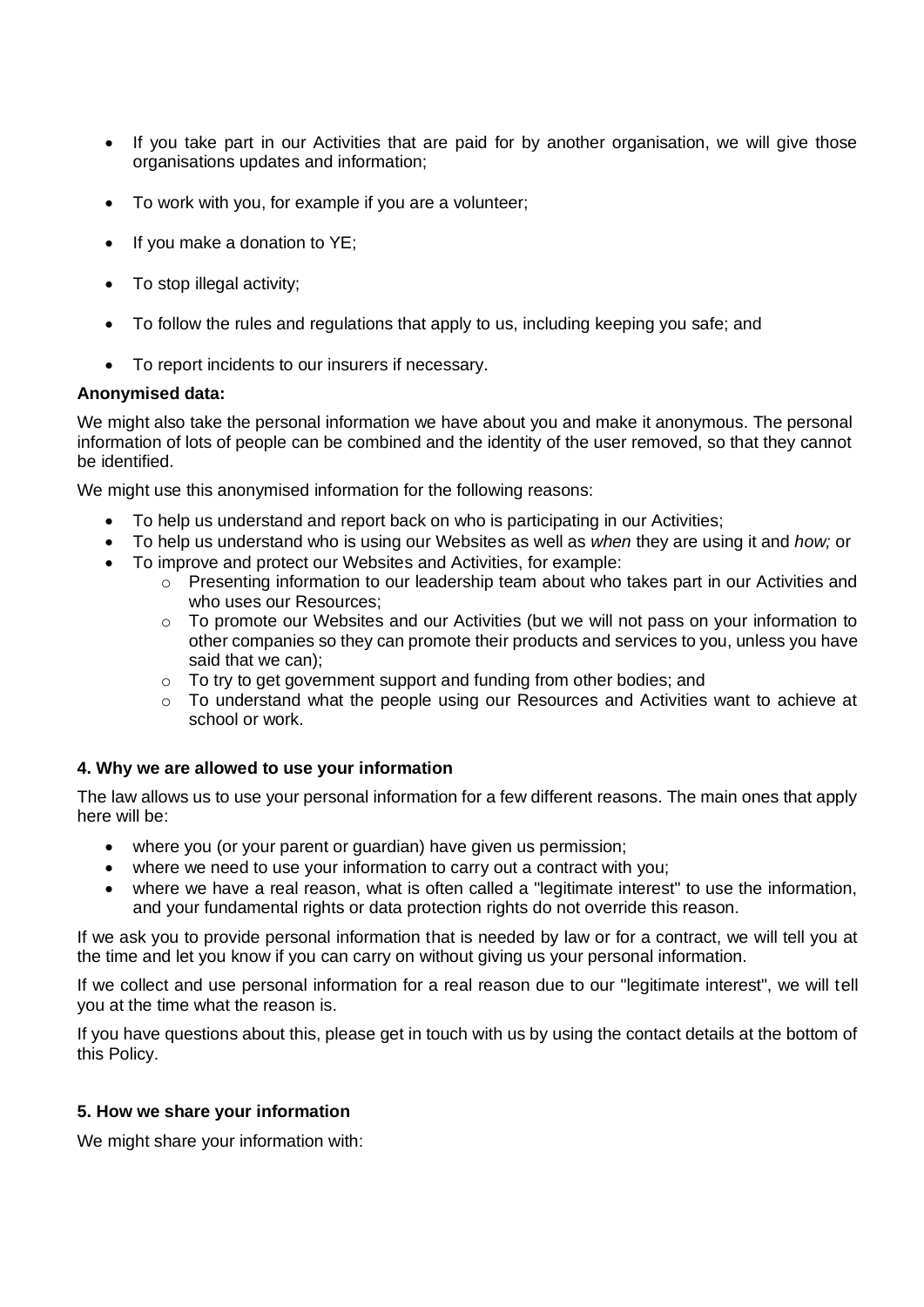- Other companies in our group, such as, Young Enterprise Scotland and Young Enterprise Northern Ireland;
- Our partners, for example, the companies that help us maintain our Websites or help us to send e-mails to you about our Activities);
- The police, the courts and government authorities, if we need to share your information by law or to defend our (or someone else's) legal rights;
- Our advisors including our lawyers and our accountants when they need it to give us professional advice;
- Our insurers where it is necessary for us to claim under our insurance;
- The Disclosure and Barring Service (DBS) where for volunteer roles you may need to be checked; and
- If our organisation was to be merged with or be taken over by another organisation, we will share your information with the other charity.

We will only share your information with these people or organisations for the reasons set out above.

#### **6. What countries do we send your information to?**

It is possible that your personal information may be sent to other countries. The laws about how your personal information must be protected may be different in those countries compared to the ones where you live (and might not be as protective).

We use your personal information in the UK and some other EU countries. Some of the companies that we share your information with might use your information in the United States. If they do, we will take steps to make sure your information is properly protected.

#### 7. **How long do we keep personal information?**

We will only keep your information for as long as we need to for our business purposes or for legal reasons.

If we no longer have a need to use it, we will either delete it or make it anonymous. If we cannot do this we will store it safely and make sure that it is not used until we can delete it.

#### **8. Your rights**

You have the following rights in relation to your personal information:

#### • **You can request a copy of your personal information.**

If you would like a copy of the personal information that we hold about you, please contact us at the email address at the bottom of this Policy.

We may ask you to provide some more information to make sure you are who you say you are, and/or to provide more details about your request.

We will get back to you without delay (and before any deadline that is set by the law).

• **You can ask us to correct or delete your information, or restrict how we use your personal information.**

If you would like us to correct, delete or restrict how we use your personal information, please contact us at the email address below.

• **You can withdraw your consent (where we have asked for your permission to use your information).**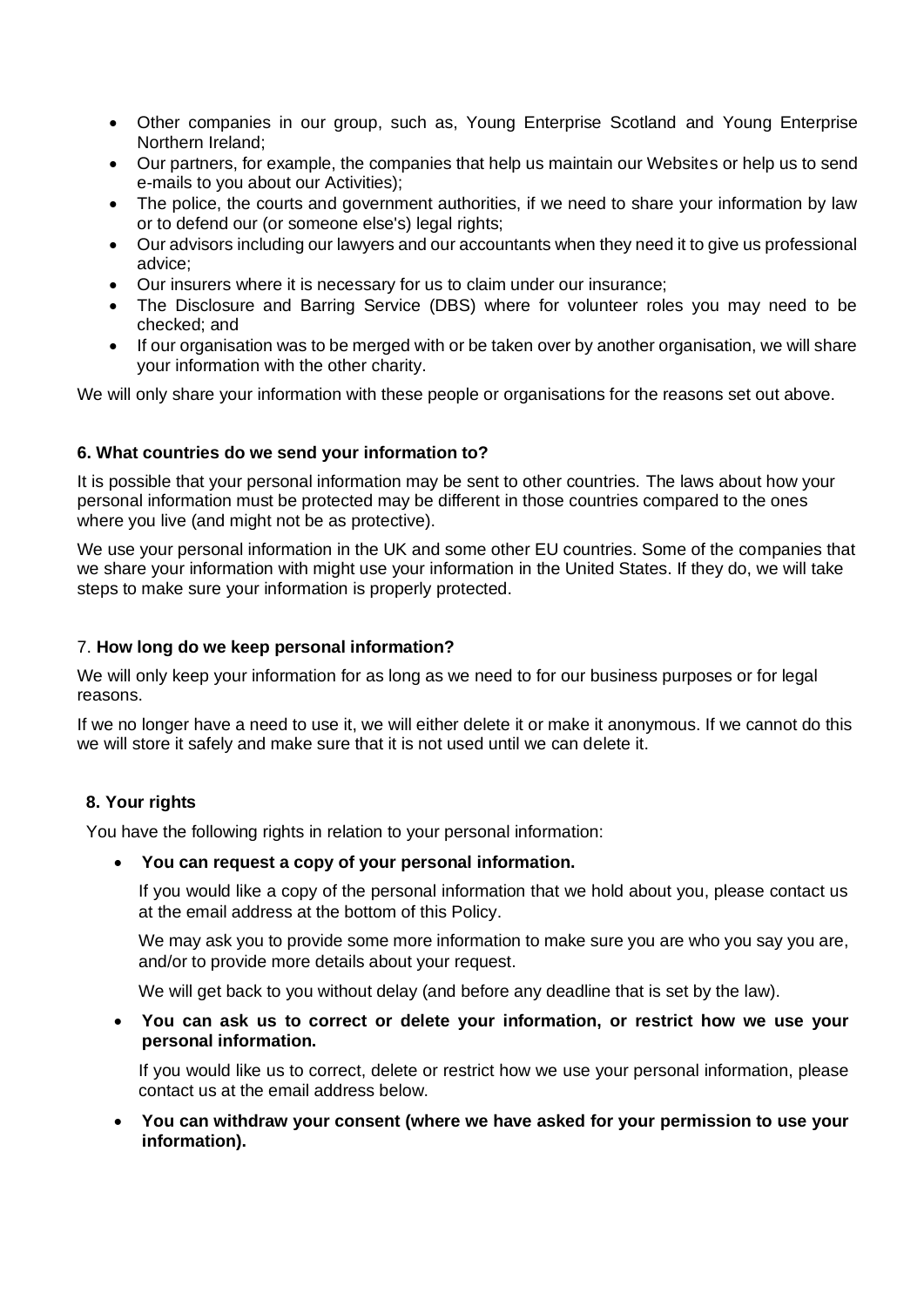Where you have provided your consent to us to allow us to use your personal data, you can withdraw your consent at any time by contacting us at the email address below.

### • **You can request that we transfer your personal information to another organisation.**

You can ask us to help you move some of your information to other companies. To help with that, you have a right to ask that we provide your information in an easily readable format to another company. You can email your request to the email address stated below.

### • **You can object to how we use your personal data.**

You can object to the way we handle your personal information. You can ask not to receive our marketing emails at any time. You can request this by emailing your request to the email address stated below (or clicking 'unsubscribe' in our emails to stop receiving marketing).

• **You can complain about how we handle your personal data to a data protection regulator**  (the authority that makes sure that companies follow the law and rules on data protection law in your country). In the UK this is the Information Commissioner's Office (the "ICO") You can take a look at their website here: [www.ico.orq.uk.](http://www.ico.orq.uk/)

If you would like to use any of your rights listed above, you can contact us at the email address included at the bottom of this Policy and we will answer your requests

## **9. Updates to this Policy**

Over time we might change the personal information we collect, how we store it, who we share it with and how we use it.

We may need to update or change this Policy from time to time. We will try our best to tell you about any changes by posting on the Young Enterprise website www.young- [enterprise.org.uk](http://www.young-enterprise.org.uk/) and will ask for your permission where the changes are important and where your permission is required under data protection law. That way, you can check to see if you are still happy.

#### **10. Cookies**

We use cookies to help us to provide you with a good experience when you use our Websites and to improve our Websites. For example, to remember you when you come back and visit (if you want us to) and also to provide us with information about the performance of our Websites and the number of people using it as well as details about where they are located, when they access our Websites and for how long they spend on it). For more information on the cookies we use and the purposes for which we use them, see the Young Enterprise Cookie Policy which can be found on our Young Enterprise websites.

#### **11. Contact us**

Please contact us if you have any questions about the information we hold about you or about this Policy:

Send an email to [info@v-e.org.uk](mailto:info@v-e.org.uk)

Write to us at FAO: Head of Programmes and Services, Young Enterprise, The Coram Campus 41 Brunswick Square London, WC1N 1AZ.